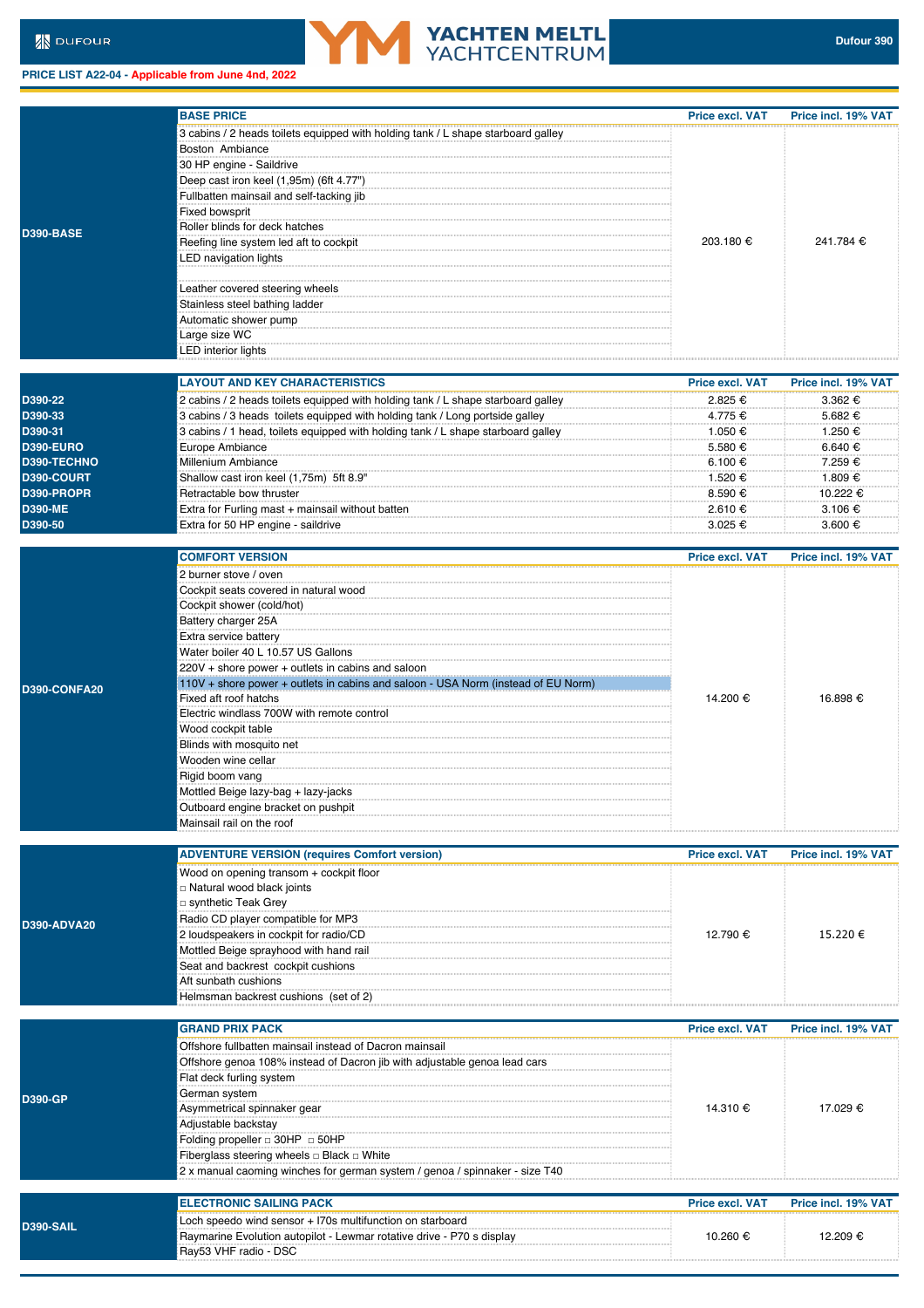|                       | <b>ELECTRONIC CRUISING PACK</b>                                                                     | <b>Price excl. VAT</b> | Price incl. 19% VAT |
|-----------------------|-----------------------------------------------------------------------------------------------------|------------------------|---------------------|
|                       | GPS AXIOM 9 on cockpit table                                                                        |                        |                     |
| <b>D390-CRU</b>       | AIS 700 Transceiver                                                                                 | 4.820 €                | 5.736 €             |
|                       |                                                                                                     |                        |                     |
|                       | VHF loudspeaker in cockpit                                                                          |                        |                     |
|                       |                                                                                                     |                        |                     |
|                       | <b>ELECTRONIC TRANSAT PACK - Extension Cruising pack</b>                                            | <b>Price excl. VAT</b> | Price incl. 19% VAT |
|                       | In addition to the elements of the cruising pack:                                                   |                        |                     |
| <b>D390-TRA</b>       |                                                                                                     |                        |                     |
|                       | GPS AXIOM 12 PRO on cockpit table - instead of AXIOM 9                                              | 4.020 €                | 4.784 €             |
|                       | Ray63 VHF radio - DSC + second Ray Mic at helm station                                              |                        |                     |
|                       |                                                                                                     |                        |                     |
|                       | <b>HULL</b>                                                                                         | <b>Price excl. VAT</b> | Price incl. 19% VAT |
|                       |                                                                                                     |                        |                     |
| <b>D390-NOIR</b>      | Antifouling with hull preparation: black                                                            | 1.680 €                | 1.999 €             |
| D390-NOIRE            | Extra for Epoxy protection (requires option D390-NOIR)                                              | 2.195 €                | 2.612 €             |
|                       |                                                                                                     |                        |                     |
|                       | <b>ENGINE</b>                                                                                       | <b>Price excl. VAT</b> | Price incl. 19% VAT |
| D390-R30              |                                                                                                     | 1.300 €                | 1.547 €             |
|                       | 2 blades folding propeller 30 HP                                                                    |                        |                     |
| D390-R50              | 3 blades folding propeller 50 HP                                                                    | 2.450 €                | 2.916 €             |
|                       |                                                                                                     |                        |                     |
|                       | <b>RIGGING / DECK HARDWARE</b>                                                                      | <b>Price excl. VAT</b> | Price incl. 19% VAT |
|                       | Dacron Genoa 108% instead of dacron self-tacking jib, flat deck furler, adjustable genoa lead cars  |                        |                     |
| D390-GENDAC           |                                                                                                     | 2.150 €                | 2.559€              |
|                       | (requires genoa winches option)                                                                     |                        |                     |
| D390-WINGER           | 2 x manual coaming winches for german system / genoa / spinnaker - size T40                         | 2.930 €                | 3.487 €             |
|                       | 2 x manual coaming winches for german system / genoa / spinnaker - size upgrade T45 (requires       |                        |                     |
| <b>D390-WINT45</b>    | option D390-WINGER)                                                                                 | 825 €                  | 982€                |
| D390-WGELEC           | 2 x electric coaming winches for german system / genoa / spinnaker - size T40                       | 8.650 €                | 10.294 €            |
|                       |                                                                                                     |                        |                     |
| D390-WINDRELBD        | 1 x electric roof winch for halyard - size T40 on portside (halyard genoa) - Unavailable with 2     | 4.350 €                | 5.177 €             |
|                       | cabins version                                                                                      |                        |                     |
| D390-WINDRELTD        | 1 x electric roof winch for halyard - size T40 on starboard (halyard Mainsail and SPI)              | 4.350 €                | 5.177 €             |
| D390-ACSPIBD          | Asymmetrical spinnaker gear (requires aft winches coaming)                                          | 1.790 €                | 2.130 €             |
| D390-PATR             | Adjustable back stay                                                                                | 715 €                  | 851 €               |
| D390-CZER             | Code zero, with furling system                                                                      |                        | 6.474 €             |
|                       |                                                                                                     | 5.440 €                |                     |
| D390-CHARGEN          | Addtition of Genoa Tracks and Cars (Boat ordered with self tacking jib)                             | 1.940 €                | 2.309 €             |
|                       |                                                                                                     |                        |                     |
|                       | <b>DECK EQUIPMENT</b>                                                                               | <b>Price excl. VAT</b> | Price incl. 19% VAT |
| <b>D390-PASCO1</b>    | Solid wood on side decks + aft cockpit seats                                                        | 14.210 €               | 16.910 €            |
|                       |                                                                                                     |                        |                     |
| <b>D390-FDC2</b>      | Solidwoodon opening transom and cockpit floor                                                       | 3.460 €                | 4.117 €             |
| <b>D390-BANC2</b>     | Extra for cockpit seats covered with synthetic Teak Grey joints                                     | 990 €                  | 1.178 €             |
| <b>D390-PASCO3</b>    | Side decks + aft cockpit seats with synthetic Teak Grey joints                                      | 14.765 €               | 17.570 €            |
| <b>D390-FDC6</b>      | Cockpit seats + cockpit floor + opening transom in synthetic Teak Grey joints                       | 7.415 €                | 8.824 €             |
| D390-HOSCAB           | Cockpit portlight in aft port cabin                                                                 | 520 €                  | 619€                |
|                       |                                                                                                     |                        |                     |
| D390-HOSCAT           | Cockpit portlight in aft starboard cabin                                                            | 520 €                  | 619€                |
| D390-PETIN            | Stainless steel bow protection                                                                      | 595 €                  | 708€                |
| D390-ACAB             | Sprayhood with hand rail                                                                            | 3.285 €                | 3.909 €             |
| <b>D390-BIM</b>       | Bimini with led stripes                                                                             | 4.030 €                | 4.796 €             |
| D390-COUPEE           | Lifeline gates (set of 2)                                                                           | 1.420 €                | 1.690 €             |
| D390-MAIR             | Dorade box with stainless steel protection (set of 2)                                               | 420 €                  | 500 €               |
| D390-BARN             |                                                                                                     | 2.425 €                | 2.886 €             |
|                       | Fiberglass steering wheels (set of 2) Black                                                         |                        |                     |
| D390-BARB             | Fiberglass steering wheels (set of 2) White                                                         | 2.425 €                | 2.886 €             |
| D390-HTCOCK           | Set of covers (cockpit table + steering wheels + pod)                                               | 1.100 €                | 1.309 €             |
| D390-MOUIL            | Main mooring kit (anchor + chain + rope) + 3 lines + 6 fenders                                      | 1.855 €                | 2.207 €             |
| <b>D390-AUSS</b>      | Additional kit: 3 mooring lines + 6 fenders                                                         | 825€                   | 982€                |
| D390-CKCOUSS          | Seat and backrest cockpit cushions                                                                  | 3.025 €                | 3.600 €             |
| D390-CKCOUB           |                                                                                                     |                        |                     |
|                       | Aft sunbed cushions                                                                                 | 790 €                  | 940€                |
| D390-COULUX2          | Helmsman cushions (set of 2)                                                                        | 965€                   | 1.148 €             |
|                       |                                                                                                     |                        |                     |
|                       | <b>INTERIOR</b>                                                                                     | <b>Price excl. VAT</b> | Price incl. 19% VAT |
| D390-CARTRAN          | Saloon table convertible into berth                                                                 | 760 €                  | 904 €               |
| D390-SABR             | Extra for SAHARA BROWN saloon cushions                                                              | 535 €                  | 637€                |
|                       |                                                                                                     |                        |                     |
| D390-SABE             | Extra for SAHARA BEIGE saloon cushions                                                              | 535 €                  | 637€                |
| D390-BB               | Extra for BONANZA BEIGE saloon cushions                                                             | 865€                   | 1.029 €             |
| <b>D390-RAG</b>       | Extra for RABBANI GREY saloon cushions                                                              | 865€                   | 1.029 €             |
| D390-RABES            | Extra for RABBANI BEIGE saloon cushions                                                             | 865 €                  | 1.029 €             |
| D390-RALG             | Extra for RABBANI LIGHT GREY saloon cushions                                                        | 865 €                  | 1.029 €             |
| <b>D390-SOBE</b>      | Extra for SOFT BEIGE saloon cushions                                                                |                        | 1.470 €             |
|                       |                                                                                                     | 1.235 €                |                     |
|                       |                                                                                                     |                        |                     |
|                       | <b>ELECTRICAL SYSTEM</b>                                                                            | <b>Price excl. VAT</b> | Price incl. 19% VAT |
| D390-HEAT             | Heating (water system, outlets : saloon, cabins, heads)                                             | 6.180 €                | 7.354 €             |
| D390-CLIM3C           |                                                                                                     |                        |                     |
|                       | Reversible air conditioning : saloon, front cabins only (3C / 2 heads version)                      | 11.585 €               | 13.786 €            |
|                       |                                                                                                     |                        |                     |
| D390-CLIM2C           | Reversible air conditioning : saloon, cabins (2C / 2 heads version)                                 | 16.070 €               |                     |
|                       |                                                                                                     |                        | 19.123 €            |
| D390-MIWA             | Microwave oven 220 V only                                                                           | 670€                   | Not Available       |
| D390-MIWAUS           | Microwave oven PRE WIRING only - USA Norm (instead of EU Norm)                                      | 220 €                  | 262 €               |
| D390-CONV             |                                                                                                     |                        |                     |
|                       | 12v/220v inverter, 300W                                                                             | 230 €                  | Not Available       |
| D390-CONVUS           | 12v/110v inverter, 200 VA - USA Norm (instead of EU Norm)                                           | 525 €                  | 625 €               |
| D390-CARRETV          | TV 32" in saloon                                                                                    | 1.605 €                | Not Available       |
| <b>D390-CARRETVUS</b> | TV 32' saloon - front galley PRE-WIRING only + lift 110V (no TV supplied) - USA Norm (instead of EU | 1.040 €                | 1.238 €             |
| D390-RADIO            | Radio CD player compatible for MP3                                                                  | 595€                   | 708 €               |
| D390-RADIOHP          | 2 loudspeakers in cockpit for radio/CD                                                              | 220€                   | 262€                |
|                       |                                                                                                     |                        |                     |

**D390-PLAN Plancha - gas operated in the cockpit and sink 1.620 € 1.620 € 1.928 € 1.928 €**